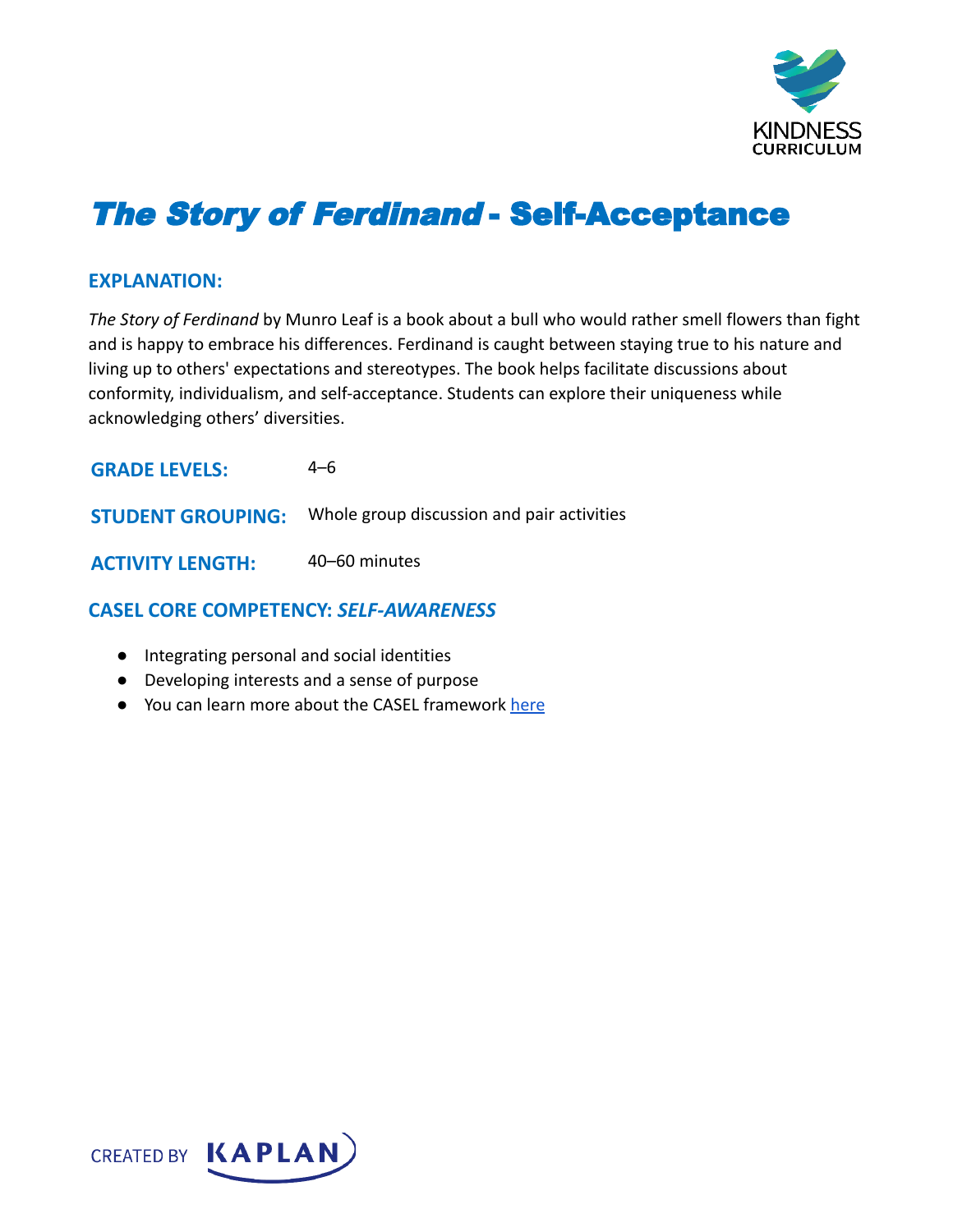## **SCOPE OF TASK:**

*Important Note:* Along with self-acceptance, this book also has themes about animal rights, violence, and respect for others. Some of these themes may or may not be appropriate for certain cohorts of students and contexts; choose topics that align with the needs and experiences of each individual group. For alternative activities about self-acceptance, see grades 1–3 Fish is Fish and grades 7–10 "Who I Am" Collage.

- 1. Activate students' prior knowledge by asking students what they know about bulls.
	- What do they look like?
	- Are they pets? Why or why not?

| <b>Bulls</b> | Ferdinand |
|--------------|-----------|
|              |           |
|              |           |
|              |           |
|              |           |
|              |           |

Create a two-column table on the board. In one column, list attributes associated with bulls. These could include: big, fierce, wild, farm animal—what new vocabulary words can be included?

- 2. Introduce the book *The Story of Ferdinand*, and tell the students that they are to pay attention to the character's personality and nature—is he a typical bull?
- 3. Read aloud *The Story of Ferdinand*, or click on the link to hear the story narrated:



- 4. Ask the students to recap the story, and encourage them to share their opinions:
	- What happened to Ferdinand?
	- What was different about Ferdinand?
	- What is bullfighting in Spain?